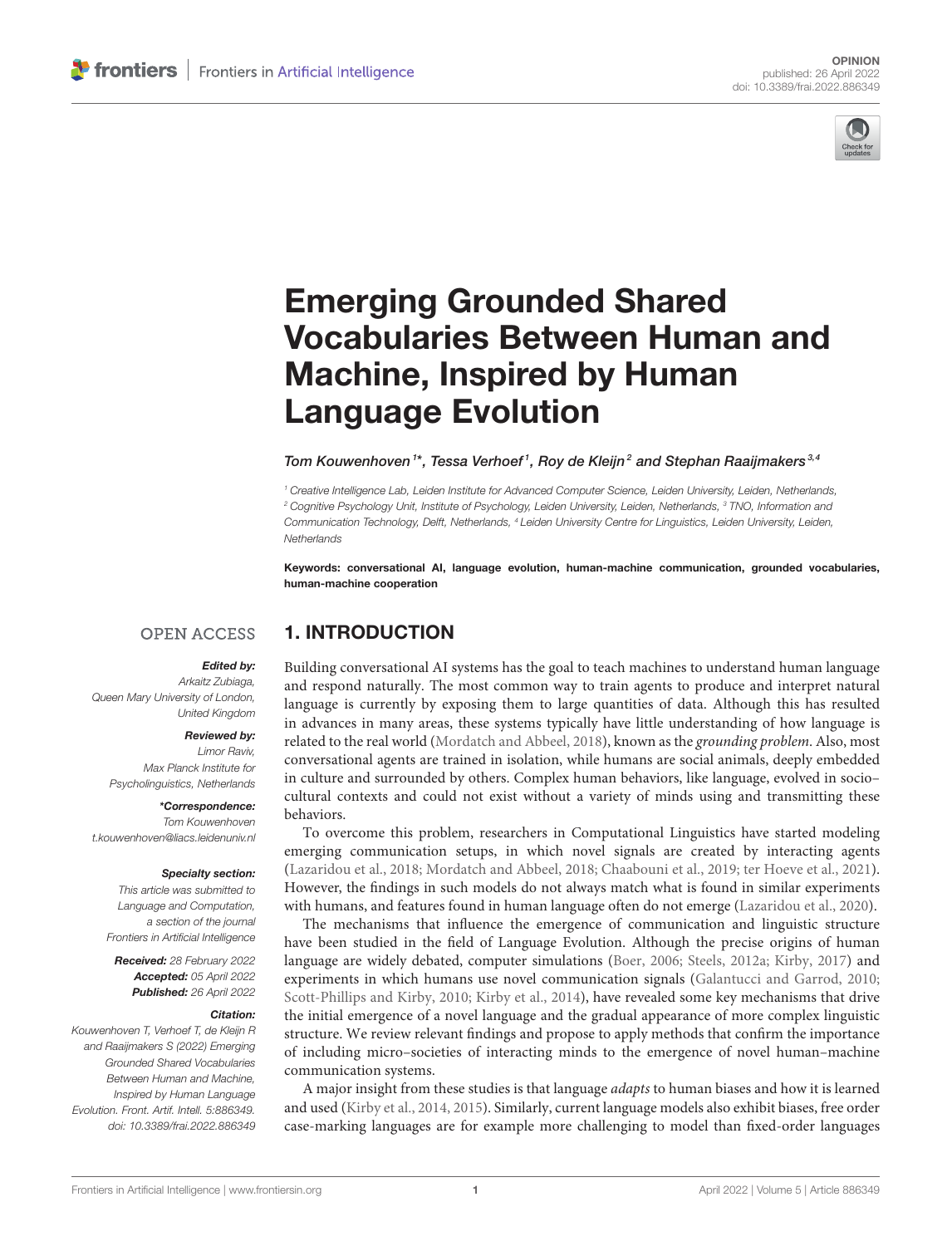[\(Bisazza et al., 2021\)](#page-3-10). As such, we suggest that language used in human–machine communication should also evolve more naturally, resulting in a grounded communication system adapted to biases and constraints of human and machine learning. We moreover emphasize the importance of co– development of shared vocabularies by conversational partners (human or AI–based). Doing so might result in a dynamic communication system that is natural to humans and artificial conversational agents. We propose to follow a process of several steps, displayed in **[Figure 1](#page-2-0)**. Starting from random behaviors, a signal–meaning mapping emerges from shared interactions (section [2\)](#page-1-0) which become more structured through horizontal and vertical transmission (section [3\)](#page-1-1) and eventually evolve into an adaptive communication system (sections [4,](#page-2-1) [5\)](#page-3-11).

### <span id="page-1-0"></span>2. EMERGENCE OF COMMUNICATION

Successful communication happens when the coordinated actions of all participants adhere to the grounding criterion: that interlocutors agree that they have understood what was meant for the current purposes [\(Clark and Brennan, 1991\)](#page-3-12). This requires a vocabulary that is (partially) aligned between interlocutors of a conversation [\(Pickering and Garrod, 2004\)](#page-3-13). The emergence of which starts with agreeing on what kind of (initially random) behaviors should be interpreted as communicative and what they refer to (box 1 and 2 in **[Figure 1](#page-2-0)**).

Experiments with human participants have been conducted to study the emergence of novel communication forms [\(Galantucci,](#page-3-14) [2005;](#page-3-14) [Steels, 2006;](#page-4-2) [Scott-Phillips et al., 2009;](#page-3-15) Galantucci and Garrod, [2010\)](#page-3-6). Here, participants need to invent and negotiate novel signals to solve a communicative or cooperative task. Albeit often bound to the starting conditions of the experiment, even when no conventional signaling device is given, actions may gradually become communicative [\(Scott-Phillips et al., 2009\)](#page-3-15). Typically, humans quickly establish conventions and settle on a shared set of signals. Sufficient common ground, interactions, and social coordination have been identified as crucial to facilitate the emergence of communication systems.

With computational agents, [Quinn](#page-3-16) [\(2001\)](#page-3-16) investigated the emergence of signals and cooperation without dedicated communication channels in a way that is comparable to the work of [Scott-Phillips et al.](#page-3-15) [\(2009\)](#page-3-15). Here, robots, only equipped with sensors to observe a shared environment, were tasked to move away from a starting point while maintaining proximity to each other. Initial random behaviors gradually evolved into an iconic signaling system that could establish the allocation of leader–follower roles [\(Quinn, 2001;](#page-3-16) [Quinn et al., 2003\)](#page-3-17).

A large body of work in evolutionary language games, as reviewed in [Steels](#page-4-3) [\(2012b\)](#page-4-3), has shown that agents without a pre–programmed language can develop a communication system from scratch. This happens in a self–organizing fashion, as alignment between agents arises from repeated interactions between individuals without central control. In the context of those experiments, Steels already proposed that robots can participate in the ongoing evolution of language and learn from human language users if there are sufficient situated interactions [\(Steels, 2012a\)](#page-4-1). We think that this is key to developing natural communication between humans and machines.

Although building an initially shared vocabulary is well– explored between humans and in agent–based models, to the best of our knowledge, it is rarely applied in human–machine settings. One exception is a large–scale exhibition of Steel's Talking Heads experiment [\(Steels, 1999\)](#page-4-4), in which both agents and human visitors proposed new words that could become part of an evolving shared vocabulary. We propose to revisit this idea in the context of conversational AI and include this initial step of co–developing a shared vocabulary, rather than bypassing it with (random) symbols or pre–trained language models, and trust in the process of self–organization to facilitate the emergence of conventional signal–meaning mappings. Once established, this shared set of signals may be far removed from natural language that humans know today, but just like human languages have, will adapt to their users and usage and become more complex and systematic.

## <span id="page-1-1"></span>3. EMERGENCE OF STRUCTURE IN LANGUAGE SYSTEMS

Human language is uniquely structured and exhibits systematicity at multiple levels [\(Kirby, 2017\)](#page-3-5). For example, words are combined into sentences such that their meaning is a function of the meanings of the parts and the way they are combined (compositional structure). The origins of this and other types of structure have been studied using computer models and artificial language learning experiments with humans [\(Kirby, 2017\)](#page-3-5).

Among others, two processes have been found to contribute to the emergence of structure in language (box 2 and 3 in **[Figure 1](#page-2-0)**). The first is cumulative cultural evolution where (cultural) information, such as ideas or linguistic signals, is transmitted vertically along generations. An influential experiment was conducted by [Kirby et al.](#page-3-18) [\(2008\)](#page-3-18). Here, the first participant was asked to learn an artificial language and describe images with the acquired words. Subsequent participants learned the output of the previous participant. Through this process, the words gradually changed and became more compositional and learnable. Such results consistently show that increases in learnability and structure arise because languages adapt to human inductive biases to be transmitted faithfully (Griffiths and Kalish, [2007\)](#page-3-19). Words and patterns that are not easily learned or interpreted, will not be reproduced by the next generation and since structured languages are more easily compressible (Kirby et al., [2015;](#page-3-9) [Tamariz and Kirby, 2015\)](#page-4-5), this eventually results in more learnable and structured languages.

A second process contributing to the emergence of structure in human language is horizontal transmission. Here, linguistic structure originates and evolves from social coordination through repeated interactions between individuals in microsocieties. While interactions between dyads can lead to shared vocabularies and initial regularities [\(Theisen-White et al., 2011;](#page-4-6) [Verhoef et al., 2016\)](#page-4-7), a community of users seems to be necessary for the emergence of system-wide compositional structure and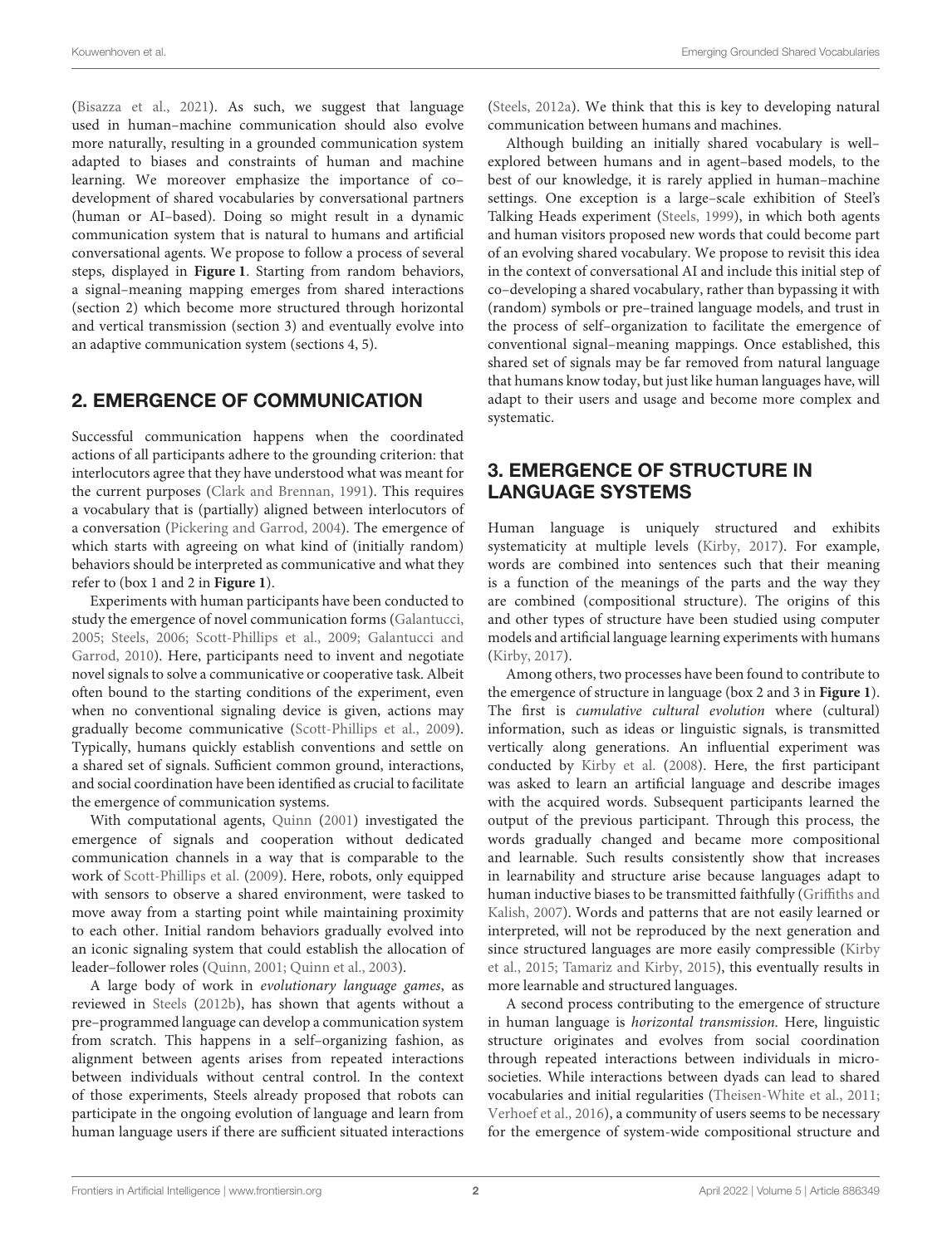

<span id="page-2-0"></span>efficient coding [\(Fay et al., 2008;](#page-3-20) [Raviv et al., 2019\)](#page-3-21). In these cases, pressures such as the number of interaction partners and expanding meaning spaces cause initially random languages to become more structured over time.

The effects of horizontal and vertical transmission have also been demonstrated with agent–based computer simulations [\(Steels and Loetzsch, 2012;](#page-4-8) [Kirby, 2017\)](#page-3-5). Altogether, there is overwhelming evidence suggesting that transmission (vertical or horizontal) of signals within communities contributes to the emergence of structure in language. In fact, it has been argued that both types of transmission are necessary to get a language that is learnable and usable [\(Kirby et al., 2015\)](#page-3-9). These processes should therefore be projected onto the human–machine language evolution scenario to evolve a vocabulary that shares features with human language and is equally adapted to be learned and used by machines.

### <span id="page-2-1"></span>4. HUMAN–MACHINE LANGUAGE EVOLUTION AND REINFORCEMENT LEARNING

Recent work in Computational Linguistics started to train machines to understand human language through the emergence of communication systems [\(Lazaridou et al., 2017;](#page-3-22) [Clark et al.,](#page-3-23) [2019;](#page-3-23) [Manning et al., 2020\)](#page-3-24). A range of work has shown that (multi–agent) reinforcement learning (RL; [Sutton and Barto,](#page-4-9) [2018\)](#page-4-9) can converge on communication protocols in various game scenarios [\(Lazaridou et al., 2016;](#page-3-25) [Havrylov and Titov,](#page-3-26) [2017;](#page-3-26) [Chaabouni et al., 2020\)](#page-3-27). While communicative systems emerge, these often suffer from interpretability issues for humans (e.g., [Mordatch and Abbeel, 2018\)](#page-3-0), making its applicability to human–machine communication less obvious. The emergent protocols also often do not bear core properties of natural language [\(Kottur et al., 2017;](#page-3-28) [Chaabouni et al., 2019\)](#page-3-2). As such [Lazaridou et al.](#page-3-3) [\(2020\)](#page-3-3) use a pre–trained language model in combination with self–play to teach RL agents to communicate in natural language. However, without human intervention, this approach suffers from language drift, ultimately causing misunderstandings. While too much is problematic, we argue that some language drift is welcome since it can result in language that is optimized for human–machine communication.

A growing trend in RL advocates to include human feedback in the learning loop to improve learning (Arzate Cruz and Igarashi, [2020;](#page-3-29) [ter Hoeve et al., 2021\)](#page-4-0). [Bignold et al.](#page-3-30) [\(2021\)](#page-3-30) propose assisted reinforcement learning where information external from the environment is used to improve the performance of a learner agent and scale to more complex scenarios. Human feedback can, for example, directly be included in the behavior of an agent instead of learning it from the ground up and potentially prevents too much language drift. This draws parallels to human interactions which offer a means to ground signs through recurrent and reciprocal usage (Garrod et al., [2007\)](#page-3-31), provide feedback on the success of a conversational contribution, and alleviate miscommunications resulting from partially aligned vocabularies due to variations or dialects.

To establish mutual understanding, we propose to use assisted reinforcement learning and revisit signaling games [\(Scott-Phillips et al., 2009\)](#page-3-15), referential games (Steels and Loetzsch, [2012;](#page-4-8) [Chaabouni et al., 2020\)](#page-3-27), and navigation games [\(Mordatch and Abbeel, 2018;](#page-3-0) [Dubova and Moskvichev, 2020\)](#page-3-32) to evolve shared vocabularies between humans and machines. The next step is not only to use more complex problems (e.g., increasing the number of objects, interacting partners, or vocabulary size) that necessitate more complex syntax and vocabularies [\(Mordatch and Abbeel, 2018\)](#page-3-0) but also to continue interacting with conversational agents frequently (box 3 and 4 in **[Figure 1](#page-2-0)**). While communities of self–playing RL agents interact and consolidate the learned behaviors, frequent human–agent interactions prevent too much language drift. The evolved communication systems will not take the same form as human language initially, but through iterations, may come closer toward it and evolve into a form that makes human–machine interactions more natural, with communication systems adapted to biases in both human and machine learning.

We are aware that this proposition poses challenges, for example, the tutoring role and interactions that humans must supply. However, we assume that humans are willing to do so since we perceive robots as social, communicative partners [\(Guzman and Lewis, 2020\)](#page-3-33) and linguistically align to computers in several ways [\(Branigan et al., 2010\)](#page-3-34), an effect that is even stronger when computers themselves also exhibit alignment behavior [\(Spillner and Wenig, 2021\)](#page-3-35).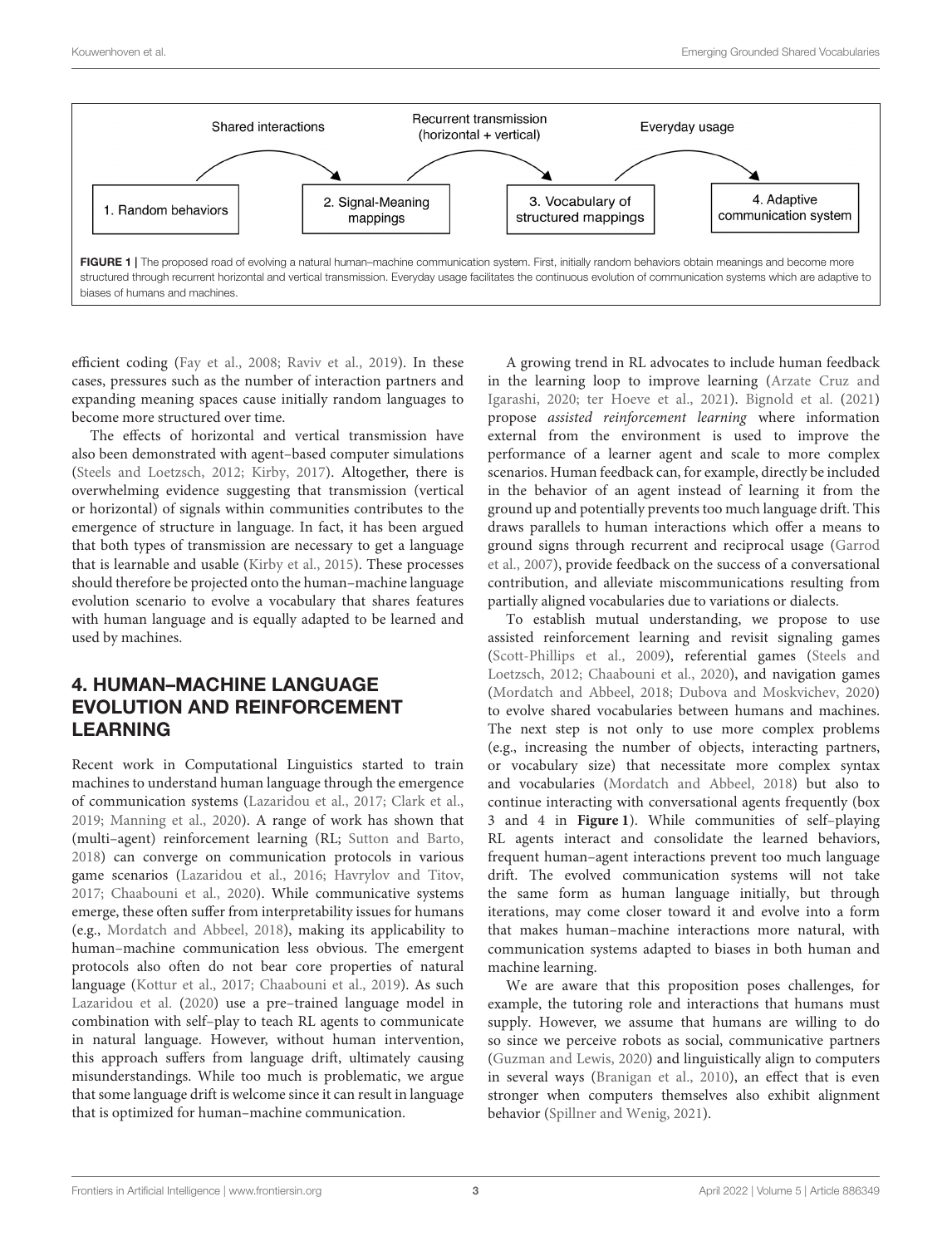# <span id="page-3-11"></span>5. CONCLUSION

This article proposed to combine insights from human language evolution, specifically concerning the influence of vertical and horizontal transmission, with assisted reinforcement learning. We have shown how signals and structure emerge in socio–cultural contexts and that language adapts to how it is learned and used. We therefore suggest that language used in human–machine communication should also evolve naturally, emphasizing the importance of co–development of shared conventions during communication. A first step would be to revisit communicative games and evolve successful

### **REFERENCES**

- <span id="page-3-29"></span>Arzate Cruz, C., and Igarashi, T. (2020). "A survey on interactive reinforcement learning: design principles and open challenges," in Proceedings of the 2020 ACM Designing Interactive Systems Conference, 1195–1209.
- <span id="page-3-30"></span>Bignold, A., Cruz, F., Taylor, M. E., Brys, T., Dazeley, R., Vamplew, P., et al. (2021). A conceptual framework for externally-influenced agents: an assisted reinforcement learning review. J. Ambient Intell. Humanized Comput. 1–24. doi: [10.1007/s12652-021-03489-y](https://doi.org/10.1007/s12652-021-03489-y)
- <span id="page-3-10"></span>Bisazza, A., Üstün, A., and Sportel, S. (2021). On the difficulty of translating freeorder case-marking languages. Trans. Assoc. Comput. Linguist. 9, 1233–1248. doi: [10.1162/tacl\\_a\\_00424](https://doi.org/10.1162/tacl_a_00424)
- <span id="page-3-4"></span>Boer, B. d. (2006). "Computer modelling as a tool for understanding language evolution," in Evolutionary Epistemology, Language and Culture (Springer), 381–406.
- <span id="page-3-34"></span>Branigan, H. P., Pickering, M. J., Pearson, J., and McLean, J. F. (2010). Linguistic alignment between people and computers. J. Pragmat. 42, 2355–2368. doi: [10.1016/j.pragma.2009.12.012](https://doi.org/10.1016/j.pragma.2009.12.012)
- <span id="page-3-27"></span>Chaabouni, R., Kharitonov, E., Bouchacourt, D., Dupoux, E., and Baroni, M. (2020). Compositionality and generalization in emergent languages. arXiv preprint arXiv:2004.09124. doi: [10.18653/v1/2020.acl-main.407](https://doi.org/10.18653/v1/2020.acl-main.407)
- <span id="page-3-2"></span>Chaabouni, R., Kharitonov, E., Dupoux, E., and Baroni, M. (2019). Anti-efficient encoding in emergent communication. Adv. Neural Inf. Process. Syst. 32.
- <span id="page-3-12"></span>Clark, H. H., and Brennan, S. E. (1991). Grounding in communication.
- <span id="page-3-23"></span>Clark, K., Khandelwal, U., Levy, O., and Manning, C. D. (2019). What does bert look at? an analysis of bert's attention. arXiv preprint arXiv:1906.04341. doi: [10.18653/v1/W19-4828](https://doi.org/10.18653/v1/W19-4828)
- <span id="page-3-32"></span>Dubova, M., and Moskvichev, A. (2020). "Effects of supervision, population size, and self-play on multi-agent reinforcement learning to communicate," in ALIFE 2020: The 2020 Conference on Artificial Life (Cambridge, MA: MIT Press), 678–686.
- <span id="page-3-20"></span>Fay, N., Garrod, S., and Roberts, L. (2008). The fitness and functionality of culturally evolved communication systems. Philos. Trans. R. Soc. B Biol. Sci. 363, 3553–3561. doi: [10.1098/rstb.2008.0130](https://doi.org/10.1098/rstb.2008.0130)
- <span id="page-3-14"></span>Galantucci, B. (2005). An experimental study of the emergence of human communication systems. Cogn. Sci. 29, 737–767. doi: [10.1207/s15516709cog0000\\_34](https://doi.org/10.1207/s15516709cog0000_34)
- <span id="page-3-6"></span>Galantucci, B., and Garrod, S. (2010). Experimental semiotics: a new approach for studying the emergence and the evolution of human communication. Interact. Stud. 11, 1–13. doi: [10.1075/is.11.1.01gal](https://doi.org/10.1075/is.11.1.01gal)
- <span id="page-3-31"></span>Garrod, S., Fay, N., Lee, J., Oberlander, J., and MacLeod, T. (2007). Foundations of representation: where might graphical symbol systems come from? Cogn. Sci. 31, 961–987. doi: [10.1080/03640210701703659](https://doi.org/10.1080/03640210701703659)
- <span id="page-3-19"></span>Griffiths, T. L., and Kalish, M. L. (2007). Language evolution by iterated learning with bayesian agents. Cogn. Sci. 31, 441–480. doi: [10.1080/15326900701326576](https://doi.org/10.1080/15326900701326576)
- <span id="page-3-33"></span>Guzman, A. L., and Lewis, S. C. (2020). Artificial intelligence and communication: a human-machine communication research agenda. New Media Soc. 22, 70–86. doi: [10.1177/1461444819858691](https://doi.org/10.1177/1461444819858691)
- <span id="page-3-26"></span>Havrylov, S., and Titov, I. (2017). Emergence of language with multi-agent games: learning to communicate with sequences of symbols. Adv. Neural Inf. Process. Syst. 30.

systems between humans and machines. Doing so allows communication systems to adapt to the biases of both parties while mutual understanding is maintained, ultimately benefiting the communicative capacity of conversational agents.

### AUTHOR CONTRIBUTIONS

This opinion piece is written by TK with help of TV. TK, TV, and RK: literature research was conducted. TK, TV, RK, and SR: reviewing and editing was done. TV and SR supervised the process. All authors contributed to the article and approved the submitted version.

- <span id="page-3-5"></span>Kirby, S. (2017). Culture and biology in the origins of linguistic structure. Psychon. Bull. Rev. 24, 118–137. doi: [10.3758/s13423-016-1166-7](https://doi.org/10.3758/s13423-016-1166-7)
- <span id="page-3-18"></span>Kirby, S., Cornish, H., and Smith, K. (2008). Cumulative cultural evolution in the laboratory: an experimental approach to the origins of structure in human language. Proc. Natl. Acad. Sci. U.S.A. 105, 10681–10686. doi: [10.1073/pnas.0707835105](https://doi.org/10.1073/pnas.0707835105)
- <span id="page-3-8"></span>Kirby, S., Griffiths, T., and Smith, K. (2014). Iterated learning and the evolution of language. Curr. Opin. Neurobiol. 28, 108–114. doi: [10.1016/j.conb.2014.07.014](https://doi.org/10.1016/j.conb.2014.07.014)
- <span id="page-3-9"></span>Kirby, S., Tamariz, M., Cornish, H., and Smith, K. (2015). Compression and communication in the cultural evolution of linguistic structure. Cognition 141, 87–102. doi: [10.1016/j.cognition.2015.03.016](https://doi.org/10.1016/j.cognition.2015.03.016)
- <span id="page-3-28"></span>Kottur, S., Moura, J. M., Lee, S., and Batra, D. (2017). Natural language does not emerge'naturally'in multi-agent dialog. arXiv preprint arXiv:1706.08502. doi: [10.18653/v1/D17-1321](https://doi.org/10.18653/v1/D17-1321)
- <span id="page-3-1"></span>Lazaridou, A., Hermann, K. M., Tuyls, K., and Clark, S. (2018). Emergence of linguistic communication from referential games with symbolic and pixel input. arXiv preprint arXiv:1804.03984.
- <span id="page-3-22"></span>Lazaridou, A., Peysakhovich, A., and Baroni, M. (2017). Multi-agent cooperation and the emergence of (natural) language. arXiv preprint arXiv:1612.07182.
- <span id="page-3-25"></span>Lazaridou, A., Pham, N. T., and Baroni, M. (2016). Towards multi-agent communication-based language learning. arXiv preprint arXiv:1605.07133.
- <span id="page-3-3"></span>Lazaridou, A., Potapenko, A., and Tieleman, O. (2020). Multi-agent communication meets natural language: synergies between functional and structural language learning. arXiv preprint arXiv:2005.07064. doi: [10.18653/v1/2020.acl-main.685](https://doi.org/10.18653/v1/2020.acl-main.685)
- <span id="page-3-24"></span>Manning, C. D., Clark, K., Hewitt, J., Khandelwal, U., and Levy, O. (2020). Emergent linguistic structure in artificial neural networks trained by self-supervision. Proc. Natl. Acad. Sci. U.S.A. 117, 30046–30054. doi: [10.1073/pnas.1907367117](https://doi.org/10.1073/pnas.1907367117)
- <span id="page-3-0"></span>Mordatch, I., and Abbeel, P. (2018). "Emergence of grounded compositional language in multi-agent populations," in Proceedings of the AAAI Conference on Artificial Intelligence, Vol. 32.
- <span id="page-3-13"></span>Pickering, M. J., and Garrod, S. (2004). Toward a mechanistic psychology of dialogue. Behav. Brain Sci. 27, 169–190. doi: [10.1017/S0140525X04000056](https://doi.org/10.1017/S0140525X04000056)
- <span id="page-3-16"></span>Quinn, M. (2001). "Evolving communication without dedicated communication channels," in European Conference on Artificial Life (Springer), 357–366.
- <span id="page-3-17"></span>Quinn, M., Smith, L., Mayley, G., and Husbands, P. (2003). Evolving controllers for a homogeneous system of physical robots: Structured cooperation with minimal sensors. Philos. Trans. R. Soc. Lond. A Math. Phys. Eng. Sci. 361, 2321–2343. doi: [10.1098/rsta.2003.1258](https://doi.org/10.1098/rsta.2003.1258)
- <span id="page-3-21"></span>Raviv, L., Meyer, A., and Lev-Ari, S. (2019). Compositional structure can emerge without generational transmission. Cognition 182, 151–164. doi: [10.1016/j.cognition.2018.09.010](https://doi.org/10.1016/j.cognition.2018.09.010)
- <span id="page-3-7"></span>Scott-Phillips, T. C., and Kirby, S. (2010). Language evolution in the laboratory. Trends Cogn. Sci. 14, 411–417. doi: [10.1016/j.tics.2010.06.006](https://doi.org/10.1016/j.tics.2010.06.006)
- <span id="page-3-15"></span>Scott-Phillips, T. C., Kirby, S., and Ritchie, G. R. (2009). Signalling signalhood and the emergence of communication. Cognition 113, 226–233. doi: [10.1016/j.cognition.2009.08.009](https://doi.org/10.1016/j.cognition.2009.08.009)
- <span id="page-3-35"></span>Spillner, L., and Wenig, N. (2021). "Talk to me on my level-linguistic alignment for chatbots," in Proceedings of the 23rd International Conference on Mobile Human-Computer Interaction, 1–12.